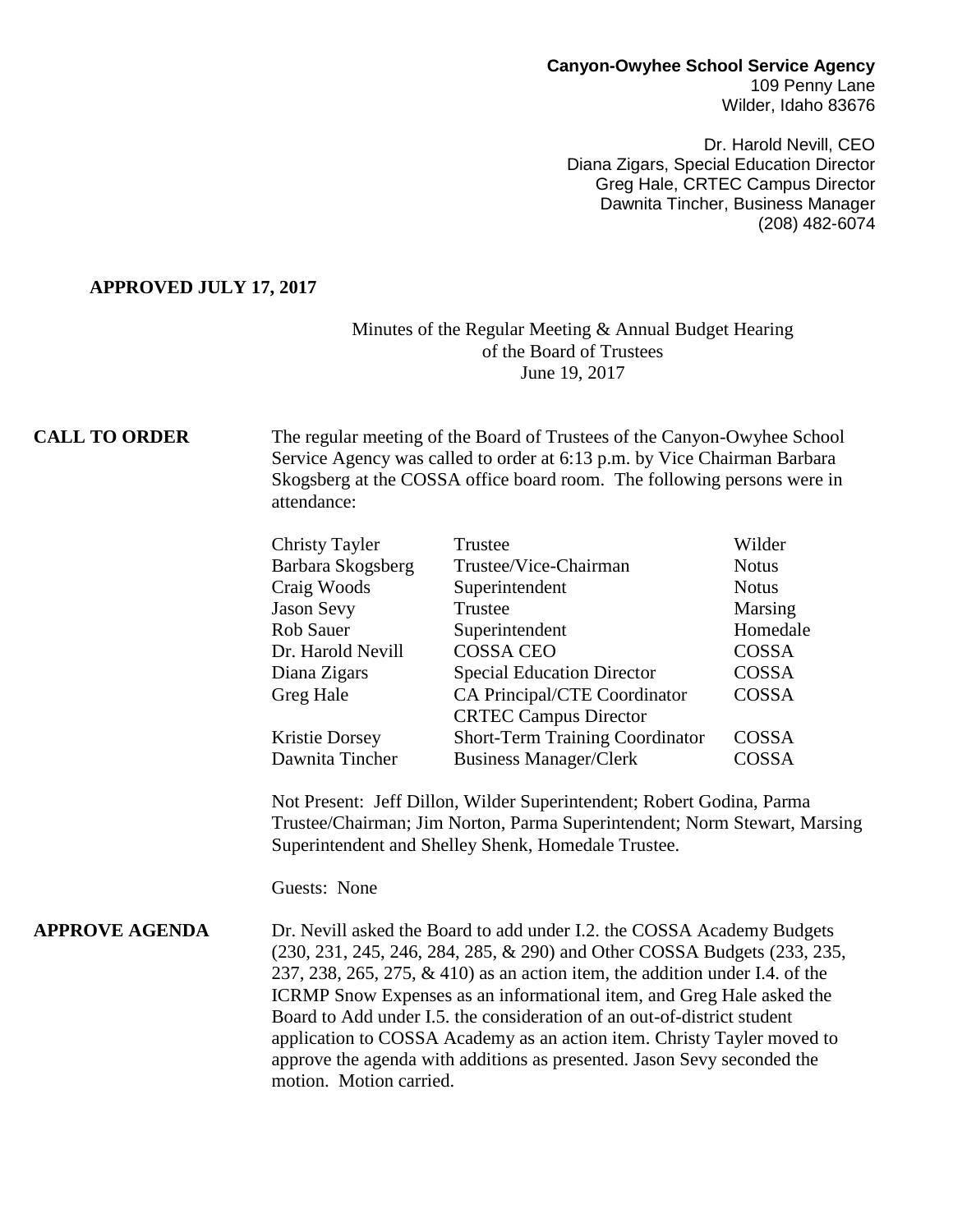| <b>ANNUAL BUDGET</b><br><b>HEARING</b> | Chairman Barbara Skogsberg called the COSSA Academy Annual Budget<br>Hearing to Order at 6:15 p.m. Discussion was held regarding the 2017-2018<br>COSSA Academy budget. The Board Reconvened back into the regular meeting<br>at 6:27 p.m.                                                                                                                                                                                                                                                                                                                                                                                                                                                                                                                                                                                                             |
|----------------------------------------|--------------------------------------------------------------------------------------------------------------------------------------------------------------------------------------------------------------------------------------------------------------------------------------------------------------------------------------------------------------------------------------------------------------------------------------------------------------------------------------------------------------------------------------------------------------------------------------------------------------------------------------------------------------------------------------------------------------------------------------------------------------------------------------------------------------------------------------------------------|
| <b>EXECUTIVE SESSION</b>               | No executive session was held                                                                                                                                                                                                                                                                                                                                                                                                                                                                                                                                                                                                                                                                                                                                                                                                                          |
| <b>APPROVE MINUTES</b>                 | The Board moved to approve the Regular Minutes of May 15, 2017 as presented<br>by unanimous consent.                                                                                                                                                                                                                                                                                                                                                                                                                                                                                                                                                                                                                                                                                                                                                   |
| <b>BILL SCHEDULE</b>                   | Rob Sauer moved to approve the bill schedule as presented. Jason Sevy<br>seconded the motion. Motion carried.                                                                                                                                                                                                                                                                                                                                                                                                                                                                                                                                                                                                                                                                                                                                          |
| <b>OLD BUSINESS</b>                    |                                                                                                                                                                                                                                                                                                                                                                                                                                                                                                                                                                                                                                                                                                                                                                                                                                                        |
| <b>Building Lots</b>                   | Dr. Nevill presented the Board the lot appraisals from realtor Doug Batt, proof<br>of advertising the lots twice in the local newspaper, and the sealed bids that had<br>been received to-date. Christy Taylor recused herself from voting on the lot<br>bids. The Board opened the sealed bids that were received. It was noted that<br>one bid had been received outside the specified date and time and as such would<br>not be considered. After due consideration of all legitimate bids, Jason Sevy<br>moved to accept the highest bid received by the specified date; that being<br>\$14,001.00 per lot; a bid submitted by Kouba Homes. Rob Sauer seconded the<br>motion. Motion carried. The Board directed Dr. Nevill to proceed with the sale<br>of the two lots to Kouba Homes and to sign all necessary paperwork related to<br>the sale. |
| Employee "A"                           | Dr. Nevill stated that the Caldwell Police Department was still in the process of<br>investigating the allegations brought against Employee "A" and that a time<br>frame of when the investigation might be complete was unknown. Dr. Nevill<br>stated that a letter stating such was sent to the Professional Standards<br>Committee at the State Department of Education.                                                                                                                                                                                                                                                                                                                                                                                                                                                                            |
| <b>OSBE</b> Letter                     | Dr. Nevill informed the Board that Tracie Bent of the OSBE (Office of the State<br>Board of Education) would be recommending that Occupation Therapists and<br>Physical Therapists be added to the Career Ladder for Pupil Services Personnel.                                                                                                                                                                                                                                                                                                                                                                                                                                                                                                                                                                                                         |
| <b>NEW BUSINESS</b>                    |                                                                                                                                                                                                                                                                                                                                                                                                                                                                                                                                                                                                                                                                                                                                                                                                                                                        |
| <b>CEA</b>                             | No additions to the submitted reports.                                                                                                                                                                                                                                                                                                                                                                                                                                                                                                                                                                                                                                                                                                                                                                                                                 |
| <b>Business Office</b>                 | Business Manager Dawnita Tincher recommended that the Board approved the<br>proposal from Quest CPA's for the 2016-2017 Annual Audit as presented.<br>Christy Tayler moved to approve the proposal as presented. Jason Sevy<br>seconded the motion. Motion carried.                                                                                                                                                                                                                                                                                                                                                                                                                                                                                                                                                                                    |
|                                        | Christy Tayler moved to approve the 2017-2018 proposed COSSA Academy                                                                                                                                                                                                                                                                                                                                                                                                                                                                                                                                                                                                                                                                                                                                                                                   |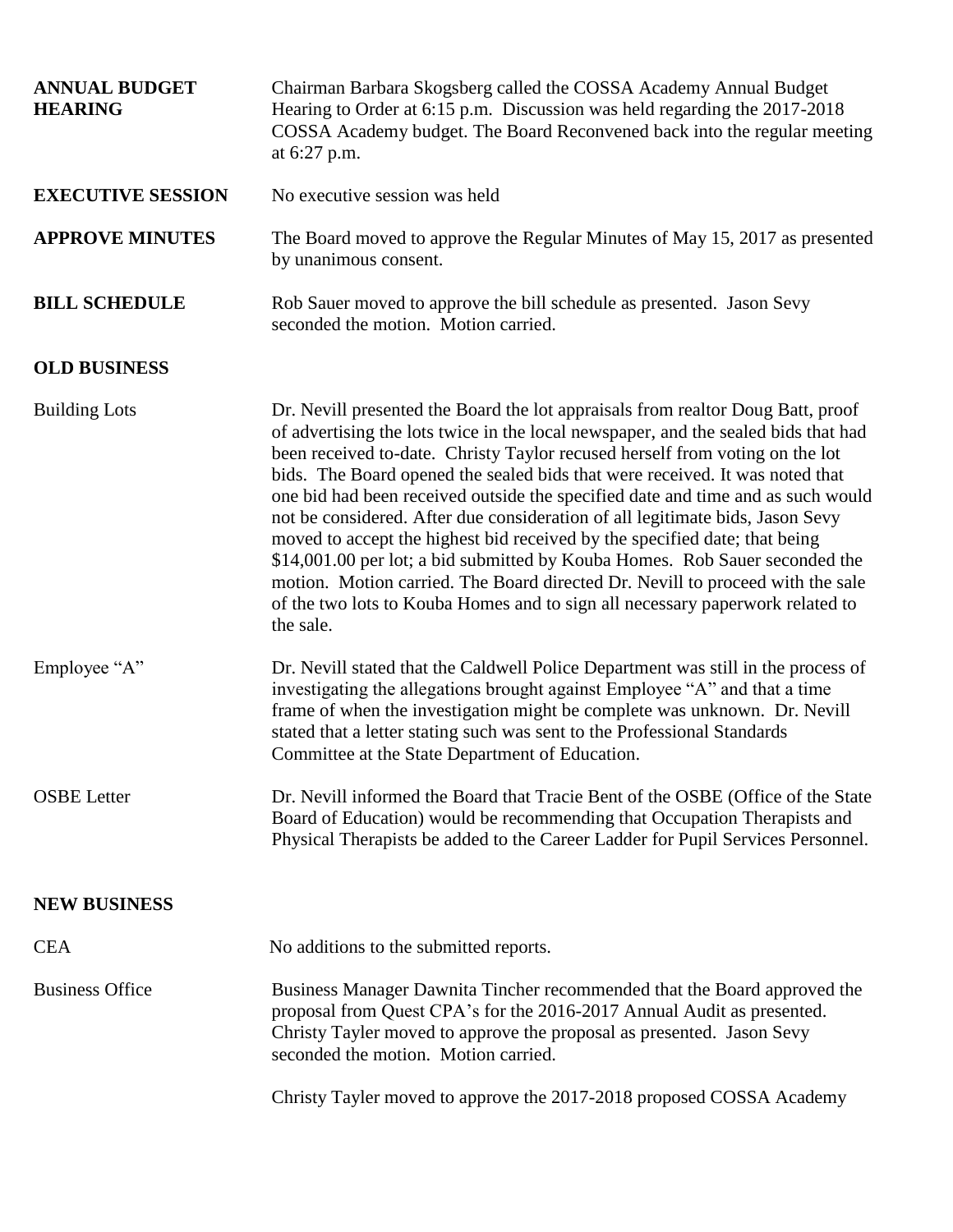|                                    | Budgets (230, 231, 245, 246, 284, 285, & 290) and the 2017-2018 COSSA<br>Special Budgets (233, 235, 237, 238, 265, 275, & 410) as presented. Jason Sevy<br>seconded the motion. Roll called vote being as follows: Wilder - Aye; Notus -<br>No; Parma – not present; Marsing – Aye; and Homedale – Aye. Motion carried.                                                                                                                                            |
|------------------------------------|--------------------------------------------------------------------------------------------------------------------------------------------------------------------------------------------------------------------------------------------------------------------------------------------------------------------------------------------------------------------------------------------------------------------------------------------------------------------|
|                                    | Jason Sevy moved to approve the 2017-2018 proposed Special Education<br>Budget (100) as presented. Chrsity Tayler seconded the motion. Motion<br>carried.                                                                                                                                                                                                                                                                                                          |
|                                    | Jason Sevy moved to approve the 2017-2018 proposed Career/Technical<br>Education Budget (259) as presented. Chrsity Tayler seconded the motion.<br>Motion carried.                                                                                                                                                                                                                                                                                                 |
| <b>Special Services Report</b>     | Special Education Director Diana Zigars recommended that the COSSA Board<br>of Trustees declare an emergency to seek candidates to fill Special Education,<br>Speech/Language Pathologist and Gifted/Talented Facilitator position vacancies<br>for the 2017-2018 school year. Rob Sauer moved to declare an emergency to<br>seek teacher candidates qualifying for Alternate Route Certification as<br>presented. Jason Sevy seconded the motion. Motion carried. |
| <b>Administrative Report</b>       | Dr. Nevill stated to the Board that the request to ICRMP to reimburse the cost of<br>the snow removal from the roof this past winter had been denied.                                                                                                                                                                                                                                                                                                              |
|                                    | Jason Sevy moved to approve the proposed Board of Trustees meeting schedule<br>for 2017-2018 as presented by Dr. Nevill. Christy Tayler seconded the motion.<br>Motion carried.                                                                                                                                                                                                                                                                                    |
| Career & Technical/CRTEC<br>Report | Rob Sauer moved to approve the proposed revision to the 2017-2018 CRTEC<br>Calendar as presented. Jason Sevy seconded the motion. Motion carried.                                                                                                                                                                                                                                                                                                                  |
|                                    | COSSA Academy Principal Greg Hale asked the Board to approve the out-of-<br>district application to COSSA Academy for the 2017-2018 school year as<br>presented. Christy Tayler moved to allow the enrollment for said student to<br>COSSA Academy for the 2017-2018 school year on a behavioral/attendance<br>contract. Rob Sauer seconded the motion. Motion carried.                                                                                            |
| <b>Short-Term Training Report</b>  | No additions to submitted reports.                                                                                                                                                                                                                                                                                                                                                                                                                                 |

## **COSSA BOARD POLICIES**

Policies – First Reading First reading was held on Policy 209 – Checks Returned for Insufficient Funds was held. Rob Sauer moved to send Policy 209 – Checks Returned for Insufficient Funds to a seconded reading. Jason Sevy seconded the motion. Motion carried.

> First reading was held on the 2017-2018 Strategic Plan. Rob Sauer moved to send the 2017-2018 Strategic Plan to a second reading. Jason Sevy seconded the motion. Motion carried.